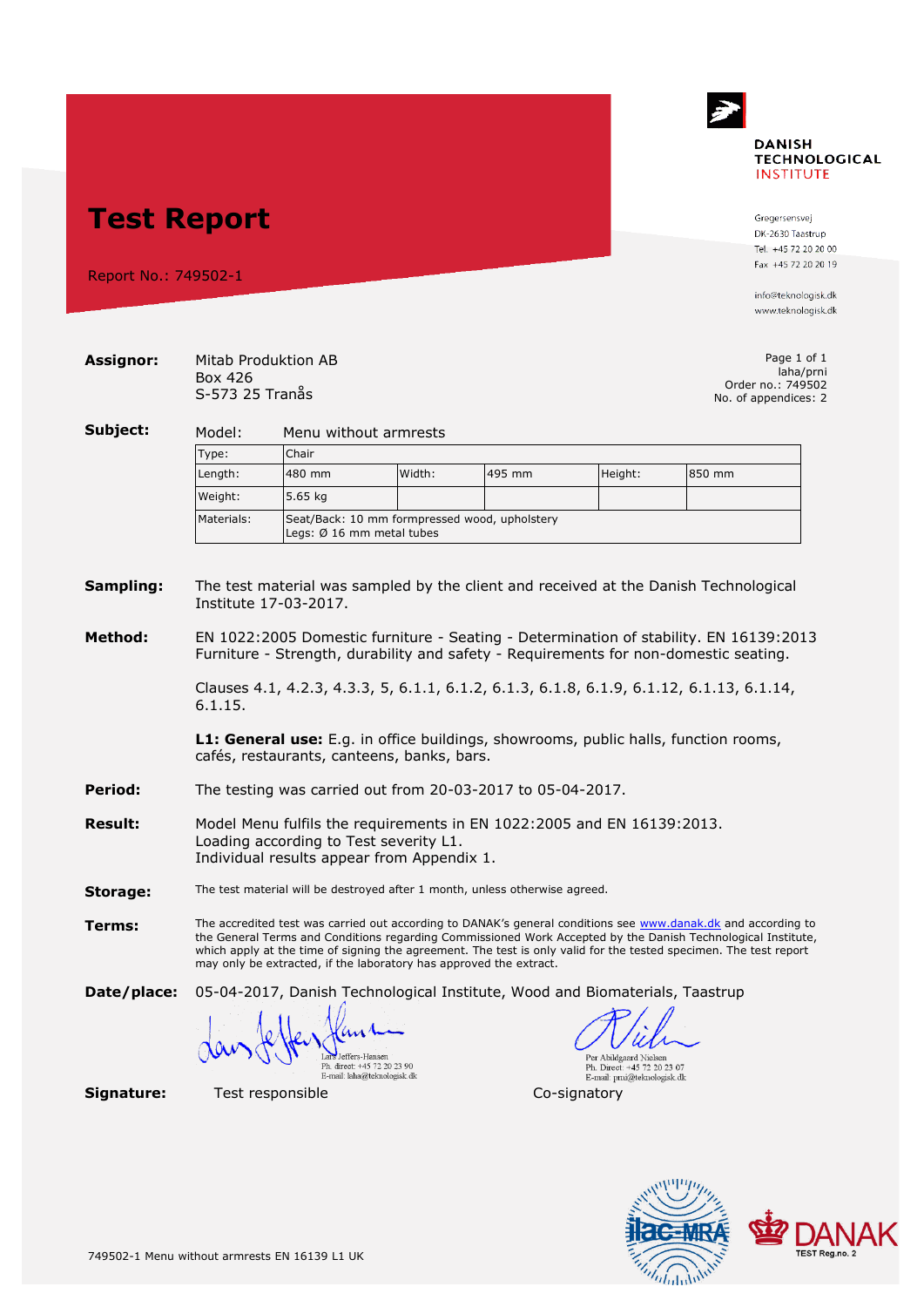| Order no.: | 749502-1      |
|------------|---------------|
| Appendix:  | 1             |
| Page:      | 1 of 1        |
| Initials:  | laha/prni/hbs |
|            |               |

## **Test of Model: Menu**

## **Loading according to Test severity L1.**

| <b>Test</b>                                                             | <b>Test Method</b>      | <b>Cycles</b>    | Load                           | <b>Result</b> |
|-------------------------------------------------------------------------|-------------------------|------------------|--------------------------------|---------------|
| 4.1 General                                                             | EN 16139, 4.1           |                  |                                | Passed        |
| 4.2.2 Shear and squeeze points under<br>influence of powered mechanisms | EN 16139, 4.2.2         |                  |                                | N/A           |
| 4.2.3 Shear and squeeze points during use                               | EN 16139, 4.2.3         |                  |                                | Passed        |
| 4.3.2 Swivelling chairs                                                 | EN 1022                 |                  |                                | N/A           |
| 4.3.3 Non swivelling chairs                                             | EN 1022                 |                  |                                | Passed        |
| 4.4 Rolling resistance of the unloaded<br>chair                         | EN 16139, 4.4           |                  |                                | N/A           |
| 5 Strength and durability requirements                                  | EN 16139, 5             |                  |                                | Passed        |
| 6.1.1 Seat static load and back static load<br>test                     | EN 1728:2012, 6.4       | 10<br>10         | Seat: 1600 N<br>Back: 560 N    | Passed        |
| 6.1.2 Seat front edge static load                                       | EN 1728:2012, 6.5       | 10               | Seat: 1300 N                   | Passed        |
| 6.1.3 Vertical load on back rests                                       | EN 1728:2012, 6.6       | 10               | Back: 600 N<br>Seat: 1300 N    | Passed        |
| 6.1.4 Foot rest static load test                                        | EN 1728:2012, 6.8       |                  |                                | N/A           |
| 6.1.4 Leg rest static load test                                         | EN 1728:2012, 6.9       |                  |                                | N/A           |
| 6.1.5 Arm rest sideways static load test                                | EN 1728:2012,<br>6.10   |                  |                                | N/A           |
| 6.1.6 Arm rest downwards static load test                               | EN 1728:2012,<br>6.11   |                  |                                | N/A           |
| 6.1.7 Vertical upwards static load on arm<br>rests                      | EN 1728:2012,<br>6.13   |                  |                                | N/A           |
| 6.1.8 Combined seat and back durability<br>test                         | EN 1728:2012,<br>6.17   | 100000<br>100000 | Seat: 1000 N<br>Back: 300 N    | Passed        |
| 6.1.9 Seat front edge durability test                                   | EN 1728:2012,<br>6.18   | 50000            | 800 N                          | Passed        |
| 6.1.10 Arm rest durability test                                         | EN 1728:2012,<br>6.20   |                  |                                | N/A           |
| 6.1.11 Foot rest durability test                                        | EN 1728:2012,<br>6.21   |                  |                                | N/A           |
| 6.1.12 Leg forward static load test                                     | EN 1728:2012,<br>6.15   | 10               | Edge: 500 N)<br>(Seat: 1000 N) | Passed        |
| 6.1.13 Legs sideways static load test                                   | EN 1728:2012,<br>6.16   | 10               | Edge: 400 N)<br>(Seat: 1000 N) | Passed        |
| 6.1.14 Seat impact test                                                 | EN 1728:2012,<br>6.24   | 10               | 240 mm                         | Passed        |
| 6.1.15 Back impact test                                                 | EN 1728:2012,<br>6.25   | 10               | $210 \,$ mm / $38^{\circ}$     | Passed        |
| 6.1.16 Arm Impact Test                                                  | EN 1728:2012,<br>6.26   |                  |                                | N/A           |
| 6.1.17 Drop test (multiple seating)                                     | EN 1728:2012,<br>6.27.1 |                  |                                | N/A           |
| 6.1.18 Auxiliary writing surface static load<br>test                    | EN 1728:2012,<br>6.14   |                  |                                | N/A           |
| 6.1.19 Auxiliary writing surface durability<br>test                     | EN 1728:2012,<br>6.22   |                  |                                | N/A           |
| 7 Information for use                                                   | EN 16139, 7             |                  |                                | N/A           |